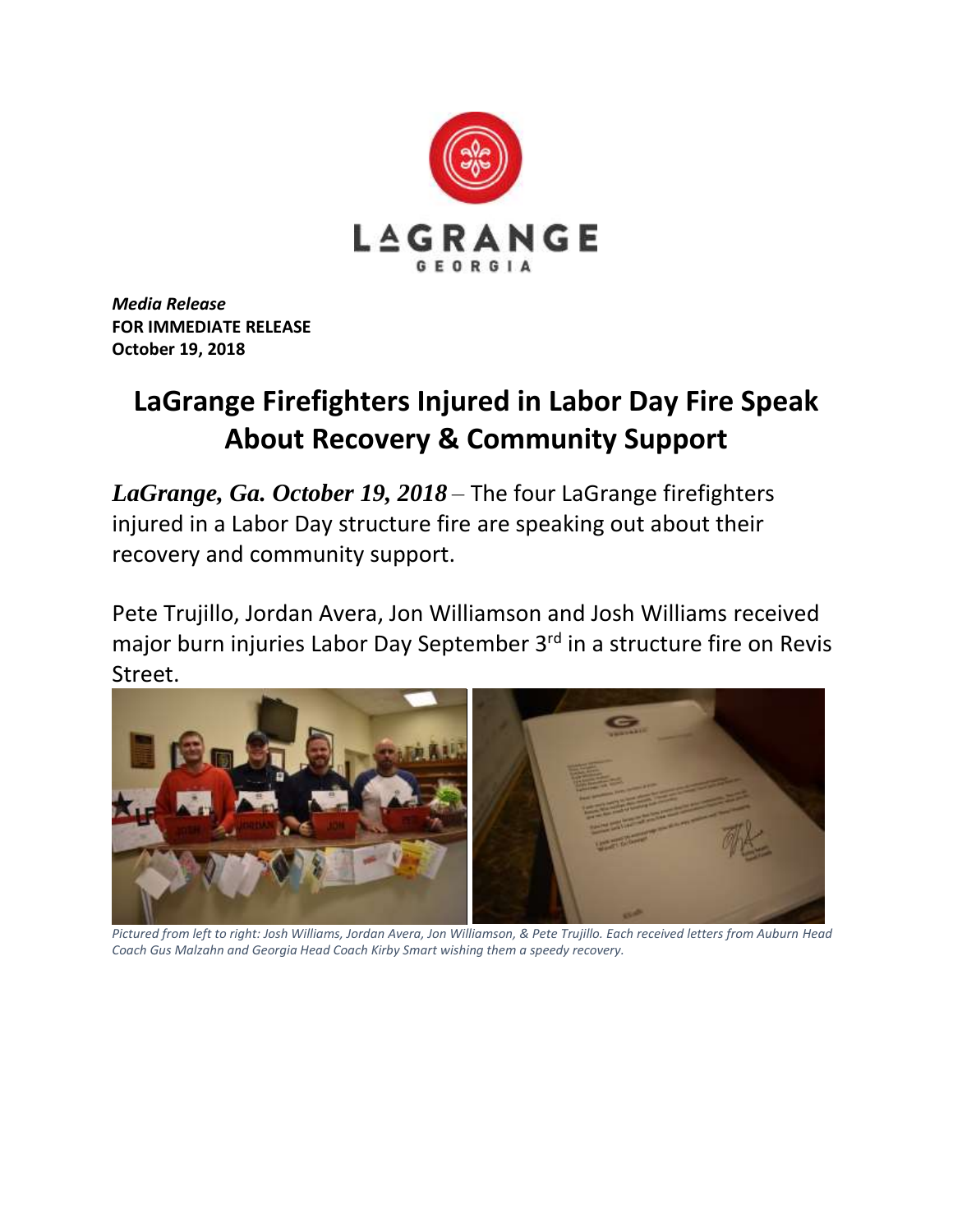Josh Williams was released from the hospital October 9th and was the final firefighter released from the hospital. He received burns to roughly 34% of his body.

"I spent two days at Grady Hospital and 38 days in Augusta," said Williams. "While I was in Augusta, the Augusta Fire Department checked in on my family every day. It's been unreal the support we received from not only our local community but other communities as well."

Pete Trujillo received burns to 25% of his body and spent seven days in the hospital.

"The love and support we've received is unreal," Trujillo said. "I want to thank everybody from Atlanta down to Florida. It's incredible."



*The four injured firefighters spoke to the media Friday*

Jon Williamson received burns to 16% of his body and had five surgeries.

"We're all doing a lot better and we're just grateful to be here," said Williamson. "A lot of people from the community just poured into us and made sure we were okay on a daily basis. We had visitors come see us constantly and it made time go by a lot better. Thank you."

Jordan Avera started back to work on light duty Monday, October 8<sup>th</sup>. "To see firsthand the amount of people who showed up to all of the